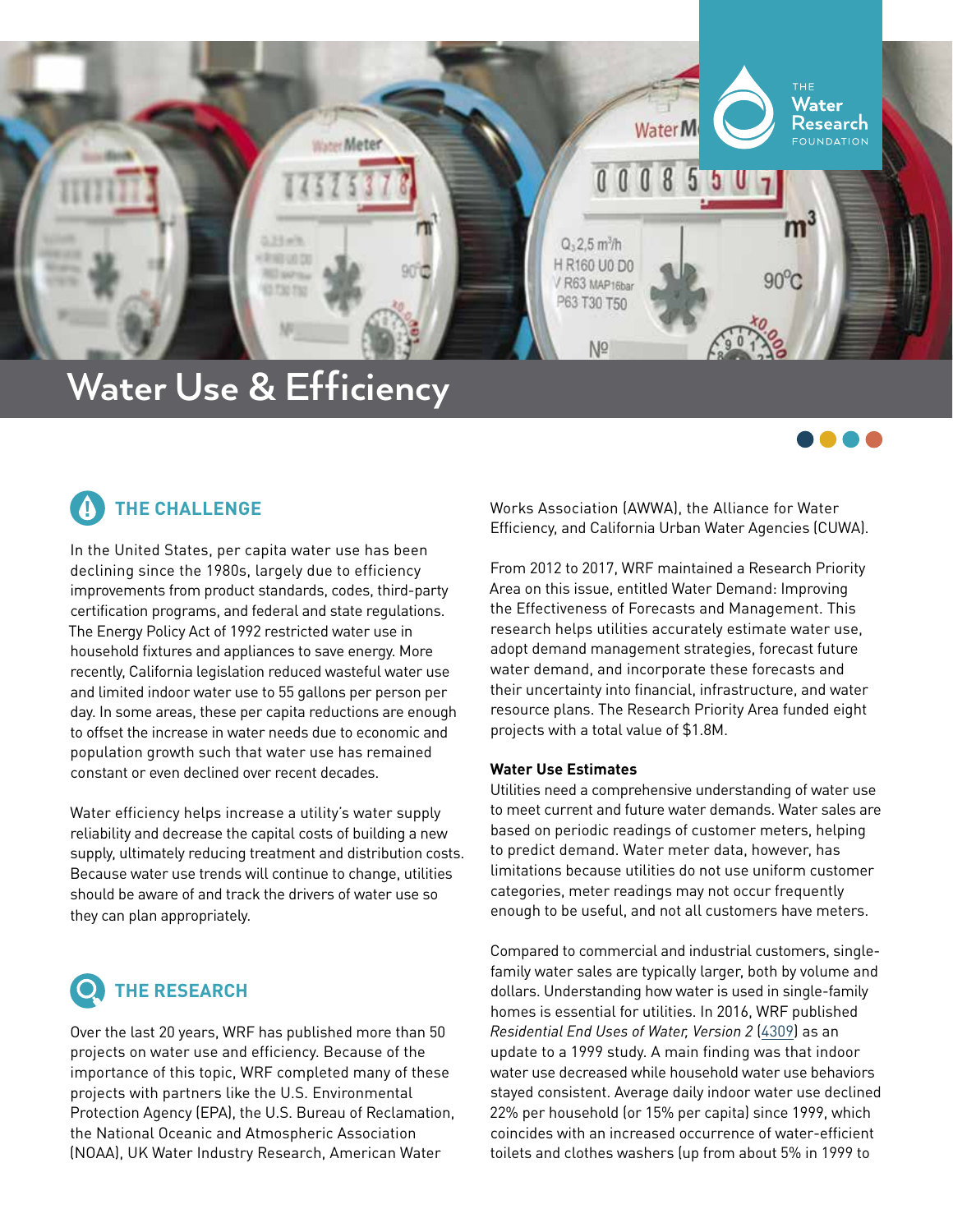40% in 2016). Deliverables included a database of the end use water events recorded during the study, along with survey response data, historic billing data, and other data obtained for each study site. The database also contains summary results from other end use studies. Because of how expensive and labor intensive it is to collect such data, over 80 researchers and utilities have used the database as a jumping off point for further research.

Multi-family water use tends to be lower and less seasonally variable than water use in the single-family sector; however, the gap between these customer classes narrows when accounting for household size and seasonality. *[Water Use in the Multi-Family Housing Sector](https://www.waterrf.org/research/projects/water-use-multi-family-housing-sector)* [\(4554\)](https://www.waterrf.org/research/projects/water-use-multi-family-housing-sector) demonstrates how a utility can analyze data for this growing customer demographic, accounting for factors such as development density. Analyzing water use in this sector is challenging due to inconsistent categorization. More uniformity in the criteria for classifying multi-family water users would allow for better metrics and more robust comparisons. The report features data from water utilities and other key sources to provide foundational information on multi-family consumption and to demonstrate data management and analytical techniques, which can be applied to improve planning and forecasting efforts.

WRF has also published several projects on water use and efficiency in the commercial, industrial, and institutional (CII) sectors. *Developing Water Use Metrics for the Commercial and Institutional Sectors* ([4619](https://www.waterrf.org/research/projects/developing-water-use-metrics-commercial-and-institutional-sectors)) represents the most sweeping analysis to date of CII water use metrics. The three customer categories that consistently showed high rates of use per square foot included eating/drinking establishments, retirement/nursing homes, and lodging. The three categories that consistently showed low rates of use per square foot included religious buildings, retail outlets, and warehouses. Although the rate-of-use metric results were compared for each customer category across participating utilities, the results varied significantly enough that national benchmarks could not be recommended. Rather, each utility will be better served using its own results to establish local benchmarks that account for the unique characteristics of the service area, including climate, billing rates, pricing structures, economic conditions, regulations, metering infrastructure, and other factors.

#### **Demand Forecasting**

Demand forecasting can occur weekly (for distribution system operations), a few years out (for budgeting and revenue projections), or long term, such as 20 to 40 years into the future (for capital improvement, supply, and master planning). It is critical to choose an appropriate

### **TOP UTILITY REASONS FOR CONDUCTING SHORT-TERM DEMAND FORECASTING**



forecast approach that matches the forecasting goals (such as time horizon, inclusion of appropriate factors, etc.) and data and resource availability. *Improving the Accuracy of Short-Term Water Demand Forecasts* ([4501\)](https://www.waterrf.org/research/projects/short-term-water-demand-forecasting-survey-manual-and-research-report) found that there is no one-size-fits-all approach—planning context determines which forecasting method is optimal. Replicating previous demand patterns is sometimes adequate, but adding in additional variables can add explanatory power; however, more complex models are not always better. Regression models incorporating weather indicators appear well-suited for operational planning purposes, while for revenue planning, econometric models with price variables are promising. Using high-quality, up-to-date time series data and cross-checking assumptions regarding future trends can improve accuracy. Evaluating multiple dimensions of accuracy using quantitative techniques helps inform future planning efforts. Accuracy comparisons conducted with historical data can help in selecting between alternative methodologies.

Accurate demand forecasts must also account for economic data and cycles, as well as water efficiency. The 2016 WRF study *Isolating the Effects of the Great Recession*  ([4458](https://www.waterrf.org/research/projects/water-demand-forecasting-uncertain-times-isolating-effects-great-recession)) investigated the impacts of economic cycles, such as recessions, on water demand. In four case studies, recessionary forces led to a 5-15% reduction in water use, and findings suggest macroeconomic data (e.g., national composite indices) correlates with regional water consumption patterns.

Long-term water demand forecasts are critical to utility planning efforts and decision making. Over-building of supply and water treatment capacity can lead to stranded capital assets, higher water rates than might otherwise be necessary, and additional stress on watersheds. On the other hand, under-investment could result in water shortage restrictions, economic damages from water shortages, and harm to a utility's credibility. *Uncertainty*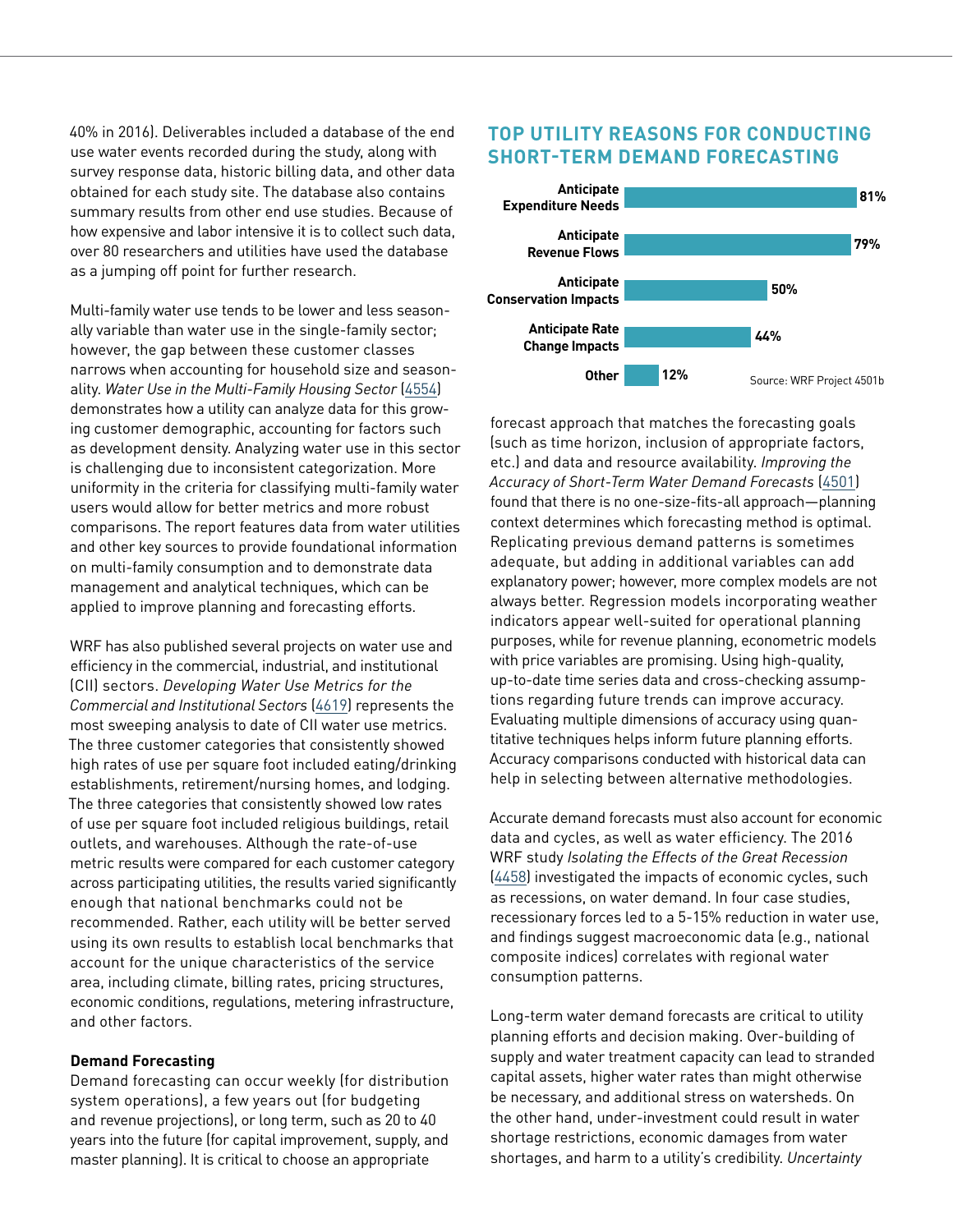

*in Long-Term Water Demand Forecasting* [\(4558\)](https://www.waterrf.org/research/projects/uncertainty-long-term-water-demand-forecasting) found that the best forecasting approach for any utility depends on its specific situation. Key uncertainties include future growth in customers, future climate, economic conditions, and water efficiency. In addition, utilities tend to accept the risks of over-predicting long-term demands rather than under-predicting long-term demands. Another important consideration in long-term demand forecasting is an analysis of water efficiency in your service region. The report, *Integrating Water Efficiency into Long-Term Demand Forecasting* ([4495\)](https://www.waterrf.org/research/projects/integrating-water-efficiency-long-term-demand-forecasting) explores ways to include efficiency in long-term demand forecasts, including common approaches like end-use models, a lognormal distribution for device failure in a stock model, and appropriate use of multi-city datasets.

#### **Water Demand Management**

Water demand management programs are utilitysponsored and focus on active conservation—encouraging customers to use water more efficiently or temporarily restricting use during shortages. Short-term demand management activities are associated with drought or other time-limited events, while long-term demand management focuses on reducing prolonged water use and includes a conservation program as part of an integrated water resources portfolio.

WRF's 2012 report, *A Balanced Approach to Water Conservation in Utility Planning* ([4175](https://www.waterrf.org/research/projects/balanced-approach-water-conservation-utility-planning)) discusses conservation program design considerations, with a focus on utility characteristics and goals. The project includes a Drought Response Tool to assist in rate and revenue management under varying drought and non-drought conditions. Two corresponding models allow users to estimate avoided costs of future water supply and wastewater treatment and weigh the costs and benefits of conservation programs.

As droughts occur more frequently, utilities are turning toward short-term demand management to minimize the impacts. Released in 2015, *Drought Management in a Changing Climate: Using Cost-Benefit Analysis to Assist Drinking Water Utilities* [\(4546\)](https://www.waterrf.org/research/projects/drought-management-changing-climate-using-cost-benefit-analyses-assist-drinking), explores the costs and benefits of leading practices in drought management and risk mitigation. The report helps water customers, boards of governance, and other stakeholders better understand the total possible costs of drought and improve acceptance of drought planning and mitigation measures to minimize these costs.

Published in 2016, *Drought Management Strategy – Learning from Australia* ([4640\)](https://www.waterrf.org/research/projects/drought-management-strategy-learning-australia) investigated the decadelong Australian Millennium Drought to compile lessons learned. Urban water efficiency was the quiet achiever,



### **PLANNING FOR WATER USE EFFICIENCY (WUE) AS A WATER RESOURCE INVESTMENT OPTION**